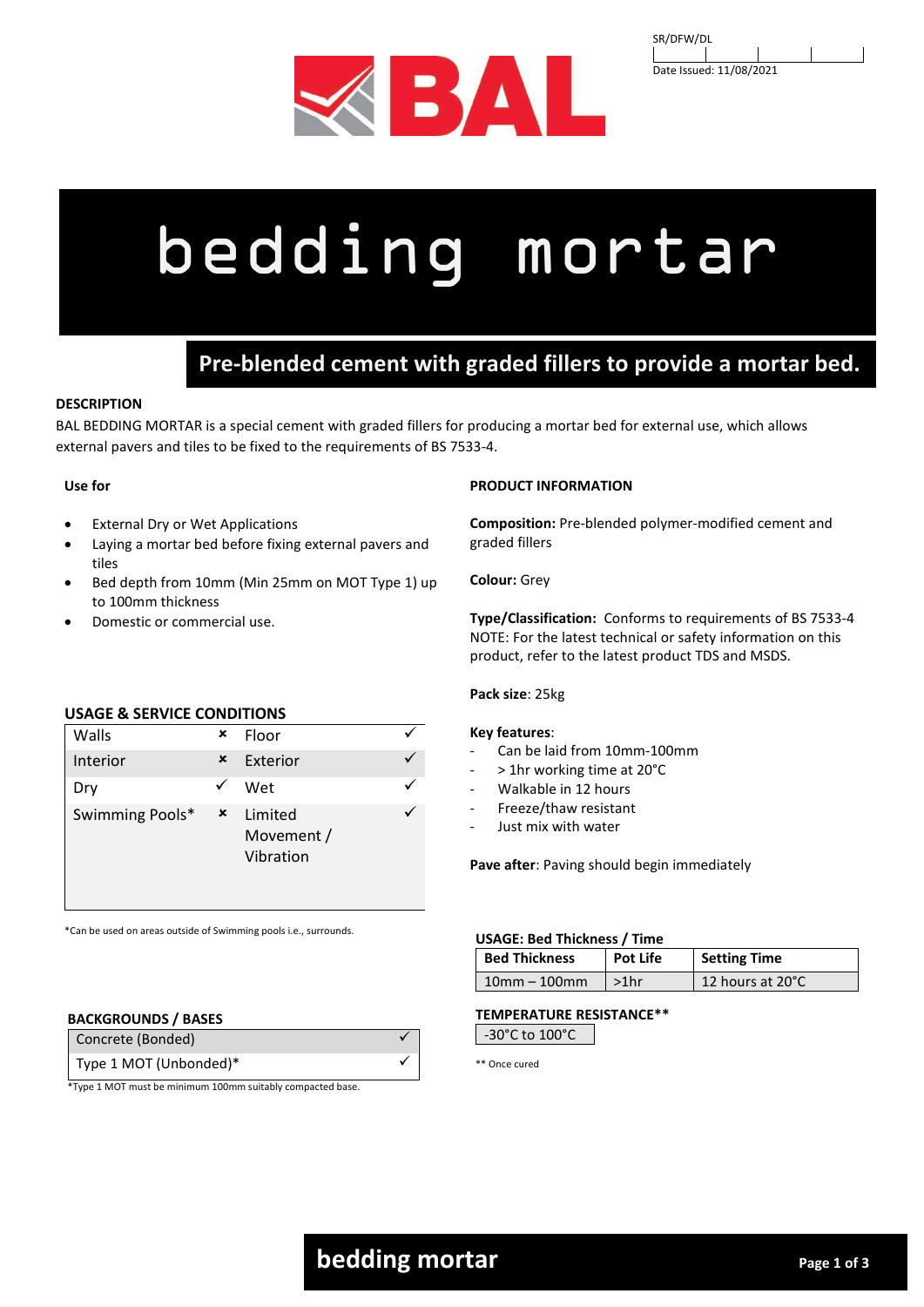#### **PREPARATION**

#### **General**

Substrates to receive **BAL BEDDING MORTAR** should be of a suitable Type 1 MOT grade laid to the correct depth and be fully compacted. The sub-base should be stable and not liable to settlement. The application thicknesses detailed above relate to rigid, stable substrates.

All external pavers and tiles should be free of standing or pooling water. This is usually achieved by sloping the external pavers and tiles in one direction to guide the surface water towards a suitable disposal point, i.e., a gully, linear drain, or the edge of the terrace or patio, but wherever possible, surface water is directed away from any buildings. All external pavers and tiles require a stable base.

#### **MIXING**

25kg **BAL BEDDING MORTAR** should be mixed with 2 litres of water to provide a semi-dry consistency.

When a sample of mixed mortar is squeezed in the hand, the sample should retain its shape and not crumble, the gloved hand being left slightly moist.

When a sample is compacted on the base, no film of water should form on the surface.

Mixing should be carried out using a pan, trough or other forced action type mixer. please note: Normal 'free-'fall' mixers are not suitable for mixing semi-dry screed mortars. Use clean equipment and do not use other cement, lime or screed additives etc., in the mix.

#### **PREPARATION**

For an unbonded mortar bed laid on a Type 1 MOT sub-base or as a semi-dry bonded screed onto a mature concrete base in an external environment, it is good practice to ensure that adequate falls have been introduced into the sub-grade or concrete. This is to allow water to drain away on the paving, thus avoiding any ponding. Where the patio is adjacent to the house, particular attention should be paid to drainage, and the patio's height must be significantly below that of any damp proof courses. It is important to note that the supporting sub-base is stable and not liable to settlement. Note: When applying to concrete substrates and Type 1 MOT sub-bases, the concrete substrate or Type 1 MOT sub-base should be primed with 2-3mm of **BAL PRIMING SLURRY BOND** with the mortar applied to the wet slurry. Further advice may be found in the relevant British Standard.

| <b>Product Size</b> | Usage         | Approx., clean    |
|---------------------|---------------|-------------------|
|                     |               | cold water        |
|                     |               | required per size |
| :5kg                | <b>Floors</b> | 2 litres          |

The working time of the mixed mortar is in excess of 1hr at 20°C. The amount of mortar mixed and the area to be screeded should be limited so that trowelling off, finishing and tile fixing can be completed within the working time. Where a new bay is laid against a set and hardened mortar bed, it is recommended that such daywork joints are vertical and treated with the **BAL PRIMING SLURRY BOND**, with the **BAL BEDDING MORTAR** applied onto the wet slurry.

#### **THICKNESS**

On concrete substrates, **BAL BEDDING MORTAR** should be applied as required between min. 10mm to max. 100mm thicknesses.

On Type 1 MOT sub-bases, **BAL BEDDING MORTAR** should be applied as required between min. 25mm to max. 100mm thicknesses. Substrates to receive **BAL BEDDING MORTAR**  should be of a suitable Type 1 MOT grade laid to the correct depth and be fully compacted.

The sub-base should be stable and not liable to settlement. The application thicknesses detailed above relate to rigid, stable substrates.

#### **INSTALLATION: FIXING PAVERS/TILES**

To fix an external paver or tile, when the mortar is still wet (<1hr at 20°C), apply **BAL PRIMING SLURRY BOND** to the mortar using a brush, roller or trowel. Also, apply **BAL PRIMING SLURRY BOND** to the back of the porcelain tile to give 100% coverage and a total slurry depth of 2-3mm before bedding the porcelain tile into the wet mortar. Adjust the position of the porcelain as required and tap in using a rubber mallet. Apply **BAL BEDDING MORTAR** at temperatures of a minimum of 5°C and rising.